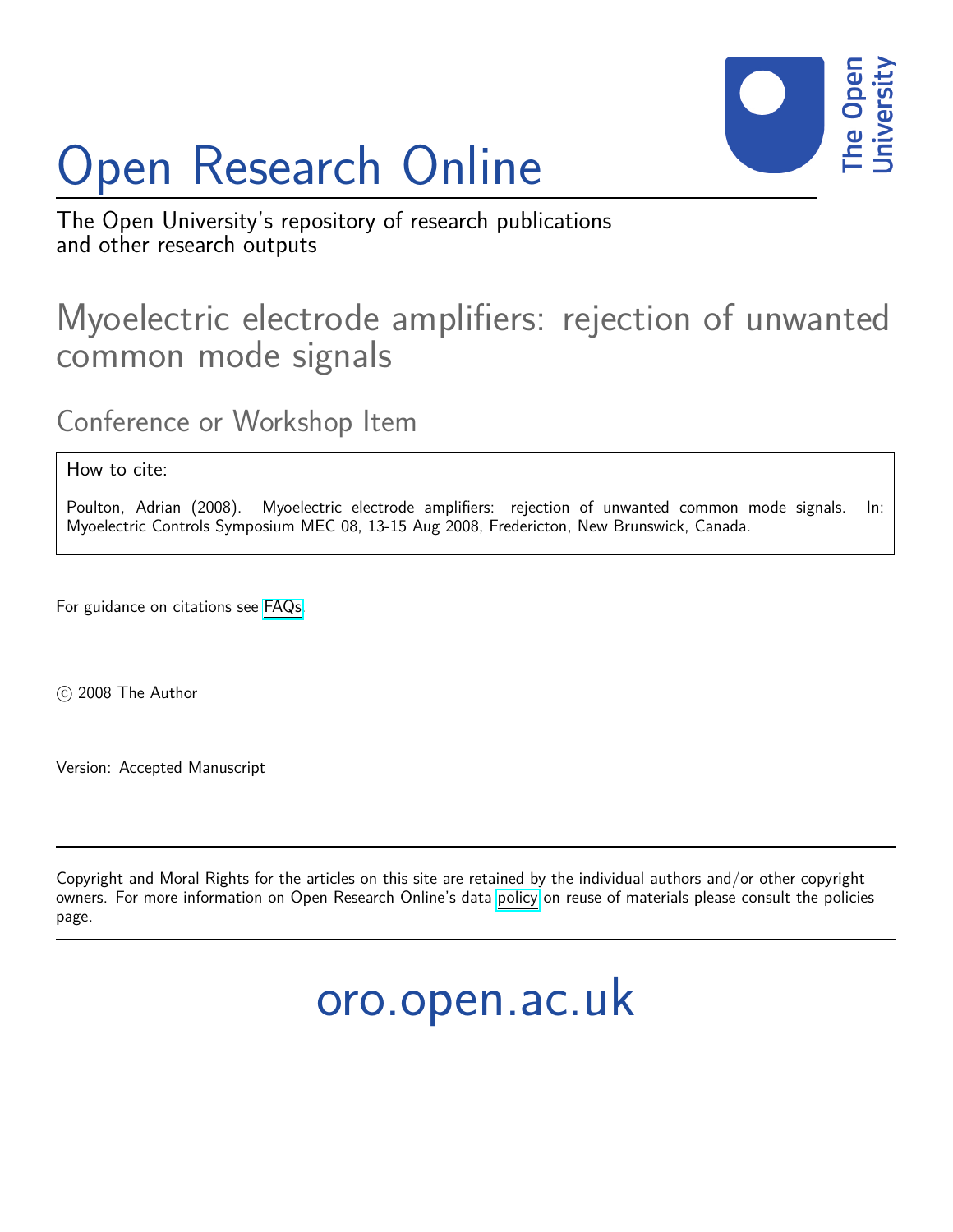#### MYOELECTRIC ELECTRODE AMPLIFIERS: REJECTION OF UNWANTED COMMON MODE SIGNALS

Adrian Poulton Department of Communication and Systems The Open University Milton Keynes MK7 6AA, UK

#### INTRODUCTION

 This investigation was prompted by a chance observation during trials of the ToMPAW arm system [1]. The arm has a carbon fibre structure which, although not directly connected to the system electronics, can act as an antenna for electromagnetic interference. The user suspected that better control was obtained when the structure was grounded by touching it. A more permanent solution was tried by adding a conductive plastic patch to the inside of the socket, providing a safe high resistance ground path without discomfort (Figure 1). The user reported a subjective improvement with this modification. Myoelectrode amplifiers are designed with a high common mode rejection ratio (CMRR) and good d.c. isolation, and externally applied signals would be expected to have little influence, so further investigation was warranted.



Figure 1. Conductive plastic patch around edge of socket, connected to carbon fibre frame.

 The CMRR of an amplifier is defined as the differential voltage gain divided by the common-mode voltage gain [2]. Strictly speaking, a myoelectrode amplifier produces a near d.c. output for an a.c. input, so the use of voltage gain needs some qualification. However, CMRR can equivalently be defined as the ratio of the common mode input voltage to the differential input voltage needed to produce the same output. Input and output do not have to be similar for this definition to hold. The CMRR of an amplifier may be high (e.g. 100 dB), but common mode effects can still occur if there are imbalances in the electrode impedances. Winter and Webster [3] define an 'effective common mode rejection ratio' CMRR<sub>e</sub>. This combines two components, the intrinsic CMRR and the effect of impedance imbalances, which contribute an additional differential input voltage  $v_d$  given by

$$
v_{\rm d} = v_{\rm c} Z_{\rm d} / Z_{\rm c} \tag{1}
$$

where  $v_c$  is the common mode voltage,  $Z_c$  is the impedance of each active electrode to common and  $Z_d$  is the difference between the electrode contact impedances. The effect of impedance imbalance can thus be reduced by making  $Z_c$  very high, typically above 100 M $\Omega$ . Scott and Lovely [4] have also analysed impedance imbalance effects, taking into account the input resistance between the electrodes, which can usefully be made lower than  $1 \text{ M}\Omega$ without compromising  $Z_c$ . The advantage is that if an electrode comes out of contact with the skin it is less likely to activate a prosthesis.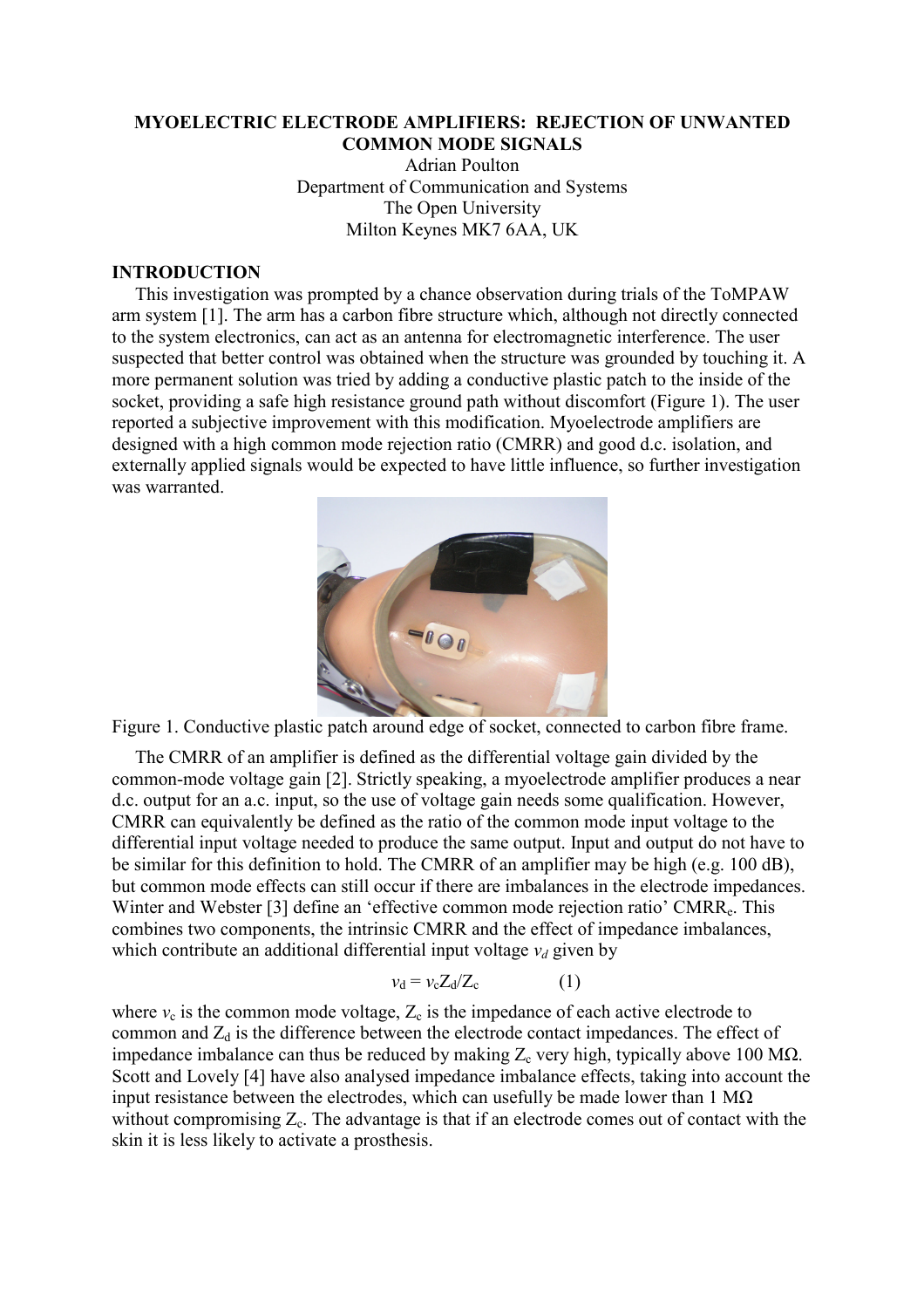Injection of common mode voltages can occur when the potential at the centre common contact of the myoelectrode amplifier does not follow the mean of those at the active contacts. This is less likely to happen if the input is completely isolated from the output. Active grounding using a driven neutral electrode is another approach that can be used for very precise measurements. However, both these techniques involve greater circuit complexity [5,6].

## METHODS

 Measurements were made on two samples of Otto Bock 13E125 active myoelectrodes [7]. A jig was built to allow simple connection to the electrode contacts while shielding the electrode amplifier from the external environment. A die-cast box housed an assembly of spring-loaded platinum contacts that press against the electrode contacts. Input signals were brought in through BNC connectors (Figure 2). Signals were applied in differential and common mode configurations and the output measured. The electrode amplifier, signal generator, oscilloscope and digital voltmeter used in making the measurements were all individually battery powered to minimise the risk of mains interference and unintended current loops.



Figure 2. Jig for electrode amplifier measurements (lid removed).

# **RESULTS**

 The d.c. resistances between the three contacts were found to be too high to measure with the equipment available (i.e.  $> 40$ M $\Omega$ ), as expected. While the resistance between the centre electrode and the common lead was similarly high, there was a large capacitance between these points (1.00 µF and 1.19 µF for the two samples), representing a low impedance path at signal frequencies. Frequency response measurements with differential sinusoidal signals showed a deep notch at 50 Hz (European mains frequency) and a maximum response at 200- 300 Hz (Figure 3).



Figure 3. Responses to differential sinusoidal inputs.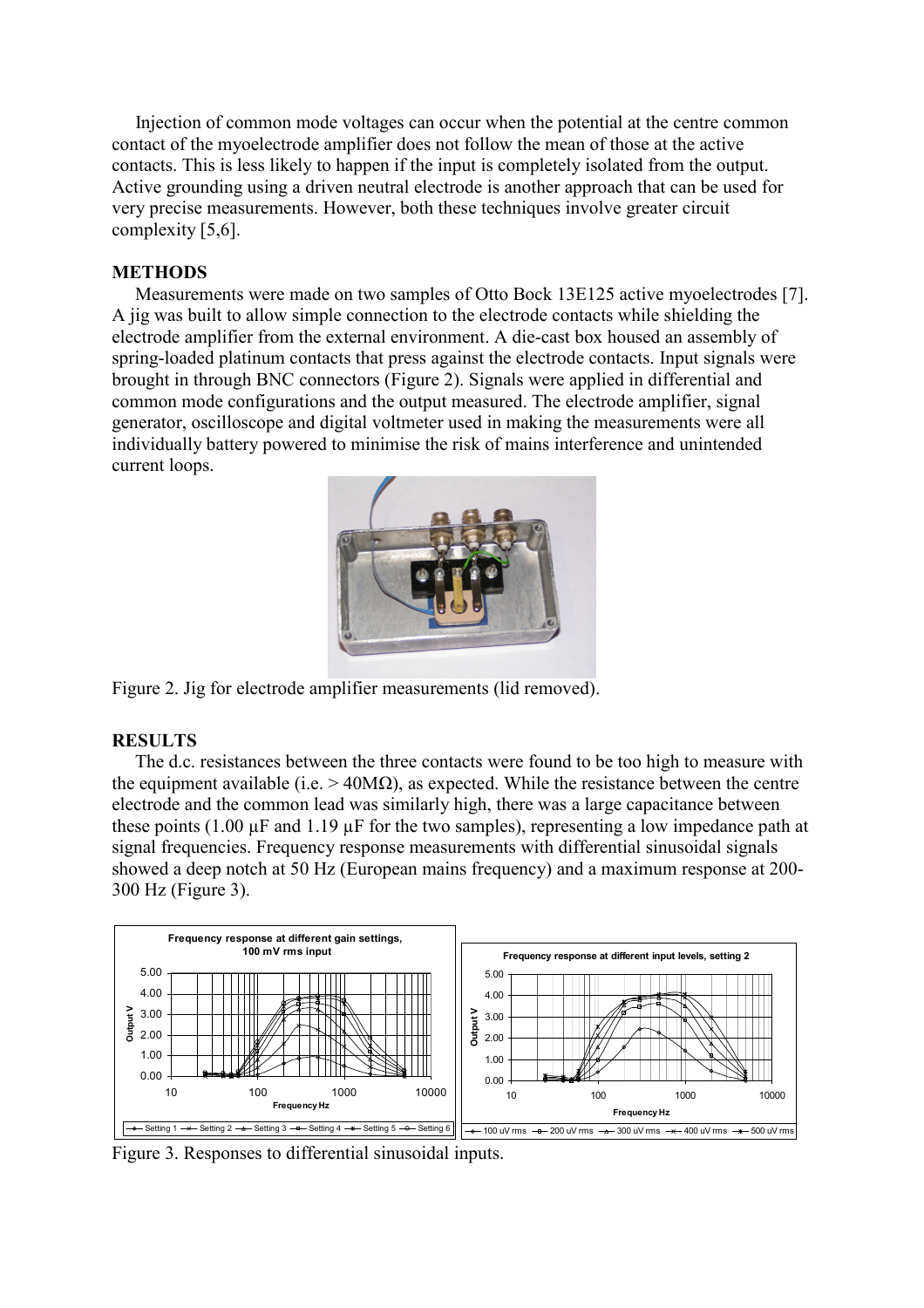In the measurements for common mode signals, the input was applied between the centre electrode and the two active electrodes, with equal and unequal input resistances. Figure 4 shows the results of a test with short circuited electrodes, equal 10K resistors to each electrode, and with 10K to one and 10.1 K to the other. There are a number of features to note here: there is a significant common mode response with shorted or equal input resistances, the responses in the two unequal cases differ, and there is a frequency dependency with the position of the frequency peak varying with the input conditions.



Figure 4. Responses to common mode inputs. The electrode contacts are identified here as N, nearest to the myoelectrode leads, and F, furthest from the leads.

 Further measurements were taken using a variable resistor so that the imbalance could be continuously varied each way from a nominal 11K to each electrode. The impedance imbalance was adjusted at set frequencies, first to give minimum output, and also to give the same output as a known differential input, based on the previous differential measurements. This protocol was intended to separate the effect of imbalance on the input voltage from the filter characteristic within the amplifier. It was found that the minimum point did not change significantly with frequency. The resistances were not equal but nearly so (10.96 K to N and 11.04K to L); this small difference may be due to resistances within the amplifier. However, any change from this point resulted in a frequency dependent change in common mode sensitivity, referred to the input.

 Following Winter and Webster [3], these results may be interpreted as a combination of two effects; an intrinsic common mode response that cannot be avoided by varying the input impedances, together with an imbalance contribution that depends on  $Z_d$  and  $Z_c$ . Using equation (1) above,  $Z_c$  was calculated and found to fall reciprocally with frequency, corresponding to a capacitance of approximately 400 pF. Winter and Webster note that capacitors of 100-500 pF are often used in this position, presumably to reject r.f. noise. This would also explain the shift in frequency peak with imbalance. The intrinsic CMRR gives a common mode frequency response similar to the differential response. By contrast, the effect of imbalance increases with frequency, though eventually at frequencies above about 1 kHz, the falling amplifier gain cuts off the response.

#### **CONCLUSIONS**

Although the resistive component of  $Z_c$  is extremely high, it also has a capacitive component, and this can degrade common mode rejection if the contact impedances are unbalanced. There is also a significant capacitance between the centre electrode and the 0V lead, providing a low impedance path through which interference may induce a common mode signal, as shown in Figure 5.